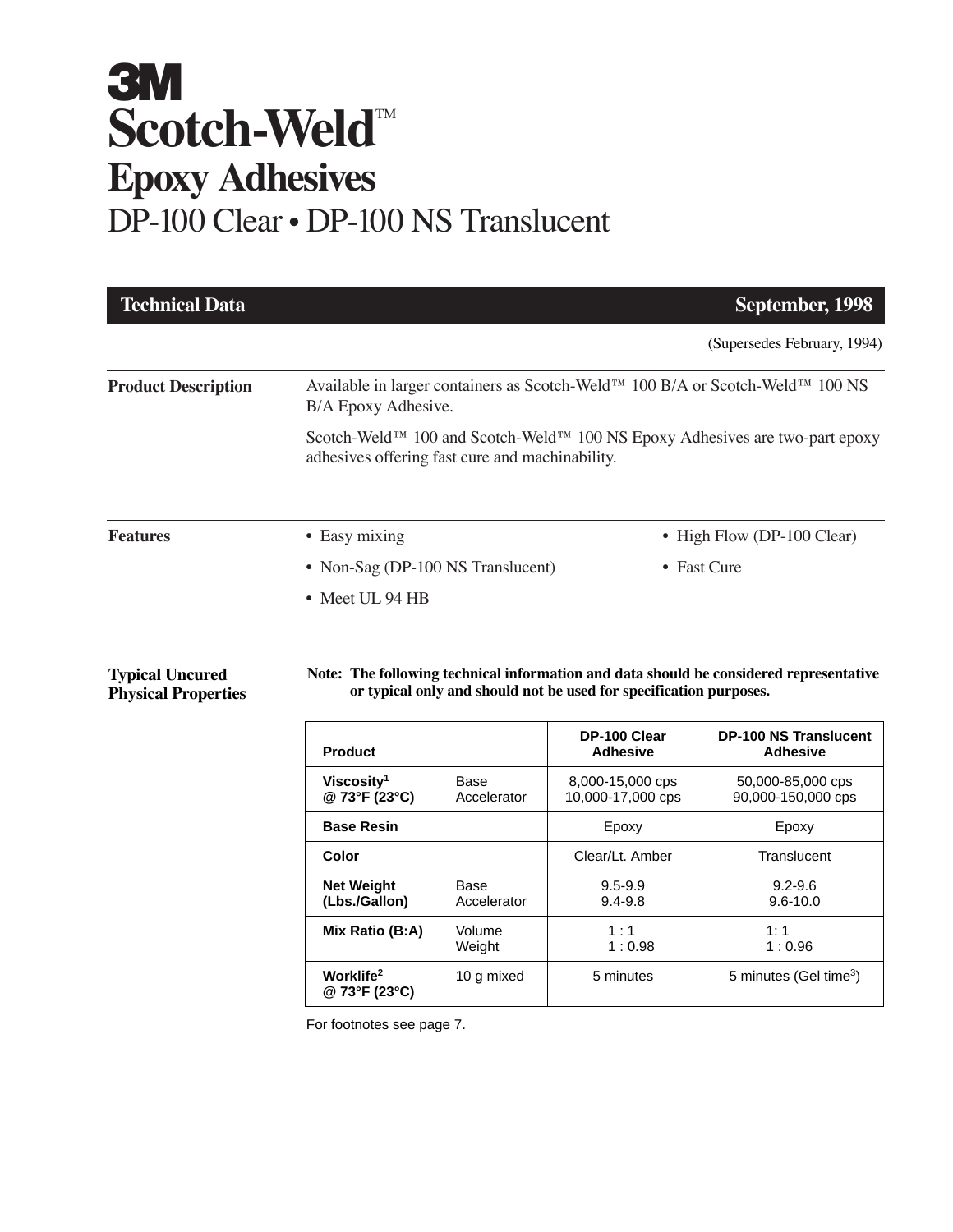# **Scotch-Weld™ Epoxy Adhesives**

DP-100 Clear • DP-100 NS Translucent

#### **Typical Cured Properties**

**Note: The following technical information and data should be considered representative or typical only and should not be used for specification purposes.**

| <b>Product</b>                           | DP-100 Clear<br><b>Adhesive</b> | <b>DP-100 NS Translucent</b><br>Adhesive |
|------------------------------------------|---------------------------------|------------------------------------------|
| <b>Physical:</b>                         |                                 |                                          |
| Color                                    | Clear                           | Translucent                              |
| <b>Shore D Hardness</b><br>(ASTM D 2240) | 80-85                           | 80-85                                    |
| Time to Handling Strength <sup>4</sup>   | 15-20 min. @ 23°C (73°F)        | 15-20 min. @ 23°C (73°F)                 |
| Cure Time <sup>5</sup>                   | 24-48 hours @ 23°C (73°F)       | 24-48 hours @ 23°C (73°F)                |

| Thermal:                                                                 |                                                                                                                                                                                               |                                                                                                                    |  |  |
|--------------------------------------------------------------------------|-----------------------------------------------------------------------------------------------------------------------------------------------------------------------------------------------|--------------------------------------------------------------------------------------------------------------------|--|--|
| Wt. loss by Thermal<br>Gravimetric Analysis <sup>6</sup>                 | 5% @ 307°C (585°F)                                                                                                                                                                            |                                                                                                                    |  |  |
| Glass Transition Temp <sup>7</sup>                                       | 33°C (91°F)                                                                                                                                                                                   | $34^{\circ}$ C (86 $^{\circ}$ F)                                                                                   |  |  |
| Coefficient of Thermal <sup>8</sup><br>Expansion (in./in./ $^{\circ}$ C) | 60 x 10 <sup>-6</sup> (-40 <sup>°</sup> C to +20 <sup>°</sup> C)<br>$(-38^{\circ}F to +68^{\circ}F)$<br>209 x 10 <sup>-6</sup> (60°C to 120°C)<br>$(+140^{\circ}F \text{ to } +248^{\circ}F)$ | 29 x 10-6 (-50°C to +30°C)<br>$(-56^{\circ}F to +86^{\circ}F)$<br>149 x 10-6 (50°C to 110°C)<br>(+122°F to +230°F) |  |  |
| <b>Thermal Conductivity<sup>9</sup></b><br>(btu-ft./sq. ft.-hr. °F)      | $0.107 \& 46^{\circ}$ C (115°F)                                                                                                                                                               | $0.106 \ @ 45^{\circ}C (113^{\circ}F)$                                                                             |  |  |

| Electrical:                                |                             |                             |  |  |
|--------------------------------------------|-----------------------------|-----------------------------|--|--|
| <b>Dielectric Strength</b><br>(ASTM D 149) | 860 volts/mil               | 1100 volts/mil              |  |  |
| <b>Volume Resistivity</b><br>(ASTM D 257)  | $3.5 \times 10^{12}$ ohm-cm | $2.2 \times 10^{14}$ ohm-cm |  |  |

For footnotes see page 7.

#### **Handling/Curing Information**

- 1. For optimum strength structural bonds, paint, oxide films, oils, dust, mold release agents and all other surface contaminants must be completely removed. However, the amount of surface preparation directly depends on the required bond strength and the environmental aging resistance desired by user. For specific surface preparations on common substrates, see the following section on Surface Preparation.
- 2. Use gloves to minimize skin contact with adhesive.
- 3. These products consist of two parts.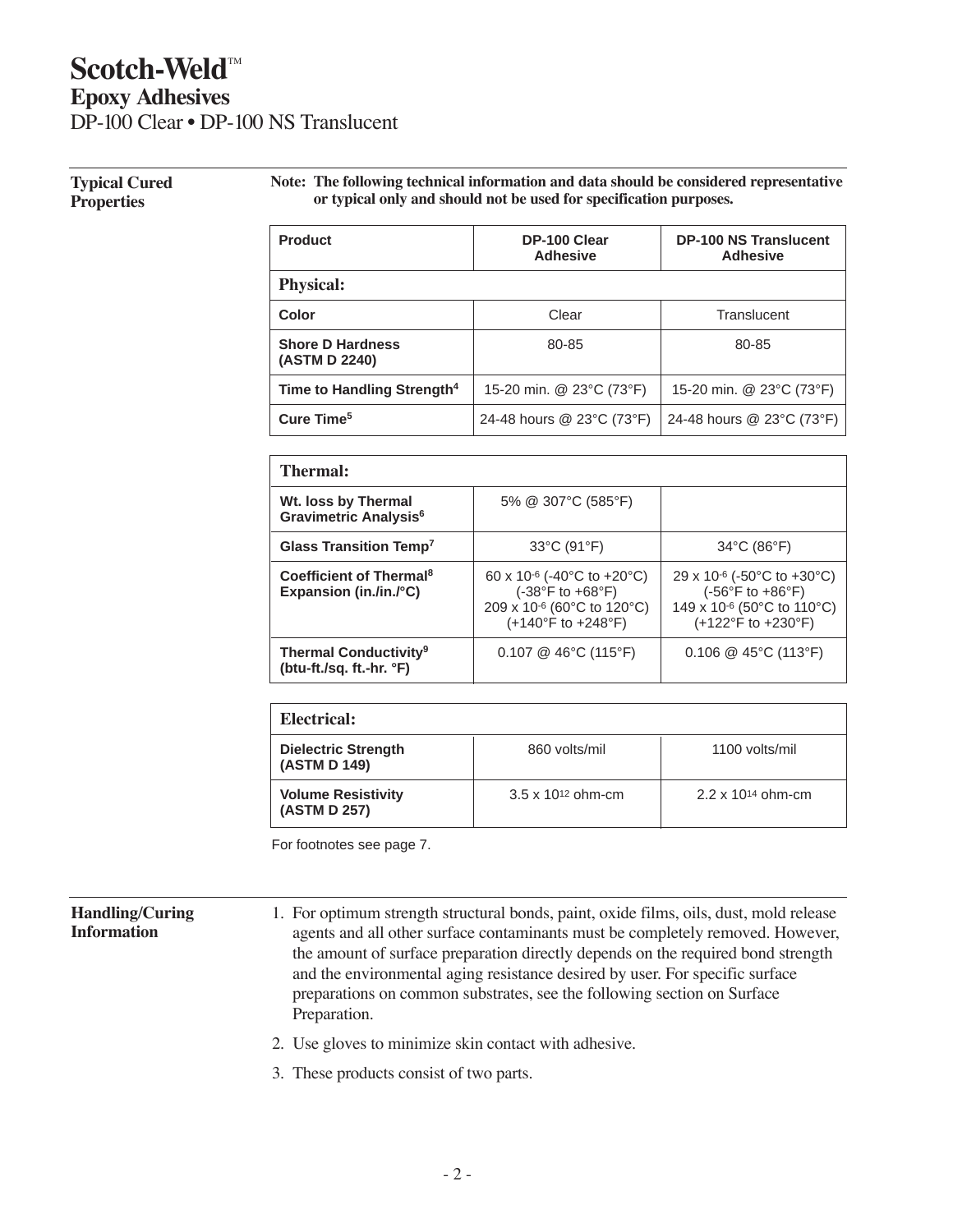# **Scotch-Weld™ Epoxy Adhesives** DP-100 Clear • DP-100 NS Translucent

| <b>Handling/Curing</b>         | <b>Mixing and Applying</b>                                                                                                                                                                                                                                                                                                                                                                                                                                                                                                                                                                                                                                                                                                                                                |  |  |
|--------------------------------|---------------------------------------------------------------------------------------------------------------------------------------------------------------------------------------------------------------------------------------------------------------------------------------------------------------------------------------------------------------------------------------------------------------------------------------------------------------------------------------------------------------------------------------------------------------------------------------------------------------------------------------------------------------------------------------------------------------------------------------------------------------------------|--|--|
| <b>Information</b> (continued) | For Duo-Pak Cartridges - 50 ml                                                                                                                                                                                                                                                                                                                                                                                                                                                                                                                                                                                                                                                                                                                                            |  |  |
|                                | Scotch-Weld™ DP-100 and DP-100 NS Adhesives are suppled in a dual syringe<br>plastic Duo-Pak cartridge as part of the Scotch-Weld EPX™ Applicator system.<br>To use, simply insert the Duo-Pak cartridge into the EPX applicator and start the<br>plunger into the cylinders using light pressure on the trigger. Next, remove the<br>Duo-Pak cartridge cap and expel a small amount of adhesive to be sure both sides<br>of the Duo-Pak cartridge are flowing evenly and freely. If mixing of Part A and<br>Part B is desired, attach the EPX mixing nozzle to the Duo-Pak cartridge and<br>begin dispensing the adhesive. For hand mixing, expel the desired amount of<br>adhesive and mix thoroughly. Mix approximately 15 seconds after uniform color<br>is obtained. |  |  |
|                                | For Duo-Pak Cartridges - 200/400 ml                                                                                                                                                                                                                                                                                                                                                                                                                                                                                                                                                                                                                                                                                                                                       |  |  |
|                                | <b>Directions for Use:</b> While holding cartridge in an upright position, remove insert<br>from Duo-Pak cartridge by unscrewing plastic nut. Detach metal removal disc<br>from insert to free plastic nut for nozzle attachment. Clear orifices if necessary.<br>Attach mixing nozzle and secure with plastic nut. Place cartridge into EPX<br>Applicator. Dispense a small quantity of adhesive to assure both components are<br>dispensing equally. Apply adhesive to clean surfaces, join parts, secure until set<br>up (20 minutes $@ 75^{\circ}F [24^{\circ}C]$ ). Leave nozzle attached to store. Replace nozzle<br>after storage.                                                                                                                                 |  |  |
|                                | <b>For Bulk Containers</b>                                                                                                                                                                                                                                                                                                                                                                                                                                                                                                                                                                                                                                                                                                                                                |  |  |
|                                | Mix thoroughly by weight or volume in the proportions specified in the Typical<br>Uncured Properties section. Mix approximately 15 seconds after uniform color is<br>obtained.                                                                                                                                                                                                                                                                                                                                                                                                                                                                                                                                                                                            |  |  |
|                                | 4. For maximum bond strength apply adhesive evenly to both surfaces to be joined.                                                                                                                                                                                                                                                                                                                                                                                                                                                                                                                                                                                                                                                                                         |  |  |
|                                | 5. Application to the substrates should be make within 5 minutes. Larger quantities<br>and/or higher temperatures will reduce this working time.                                                                                                                                                                                                                                                                                                                                                                                                                                                                                                                                                                                                                          |  |  |
|                                | 6. Join the adhesive coated surfaces and allow to cure at $60^{\circ}F(16^{\circ}C)$ or above until<br>completely firm. Heat, up to 200°F (93°C), will speed curing. These products will<br>fully cure in 24-48 hours $@ 75^{\circ}F (24^{\circ}C)$ .                                                                                                                                                                                                                                                                                                                                                                                                                                                                                                                     |  |  |
|                                | 7. Keep parts from moving during cure. Contact pressure is necessary. Maximum<br>shear strength is obtained with a 3-5 mil bond line.                                                                                                                                                                                                                                                                                                                                                                                                                                                                                                                                                                                                                                     |  |  |
|                                | 8. Excess uncured adhesive can be cleaned up with ketone type solvents.*                                                                                                                                                                                                                                                                                                                                                                                                                                                                                                                                                                                                                                                                                                  |  |  |
|                                | *Note: When using solvents, extinguish all ignition sources and follow the<br>manufacturer's precautions and directions for use.                                                                                                                                                                                                                                                                                                                                                                                                                                                                                                                                                                                                                                          |  |  |
|                                | Adhesive Coverage: A 0.005 in. thick bondline will typically yield a coverage of<br>320 sq. ft./gallon.                                                                                                                                                                                                                                                                                                                                                                                                                                                                                                                                                                                                                                                                   |  |  |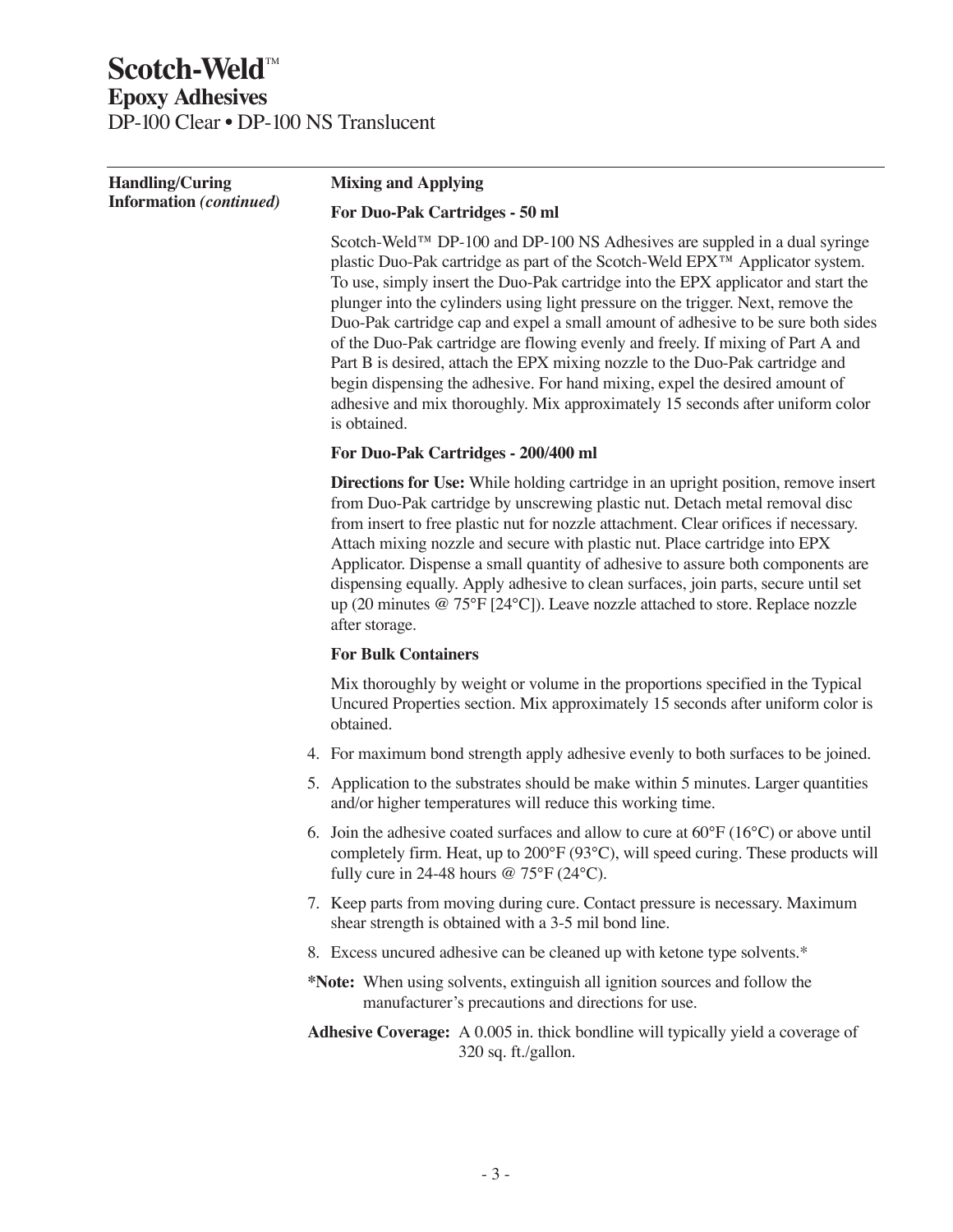# **Scotch-Weld™ Epoxy Adhesives**

DP-100 Clear • DP-100 NS Translucent

| <b>Surface Preparation</b>                         | For optimum strength structural bonds, paint, oxide films, oils, dust, mold release<br>agents and all other surface contaminants must be completely removed. However, the<br>amount of surface preparation directly depends on the required bond strength and the<br>environmental aging resistance desired by the user.<br>The following cleaning methods are suggested for common surfaces:                                                                                                                                         |                                                                                                 |  |  |
|----------------------------------------------------|---------------------------------------------------------------------------------------------------------------------------------------------------------------------------------------------------------------------------------------------------------------------------------------------------------------------------------------------------------------------------------------------------------------------------------------------------------------------------------------------------------------------------------------|-------------------------------------------------------------------------------------------------|--|--|
|                                                    |                                                                                                                                                                                                                                                                                                                                                                                                                                                                                                                                       |                                                                                                 |  |  |
|                                                    | 1. Wipe free of dust with oil-free solvent such as acetone or isopropyl alcohol.*<br>2. Sandblast or abrade using clean fine grit abrasives.<br>3. Wipe again with solvent to remove loose particles.<br>4. If a primer is used, it should be applied within 4 hours after surface preparation. If<br>Scotch-Weld 1945 B/A two-part primer is used, apply a thin coating (0.5 mils) on<br>the metal surfaces to be bonded, air dry for 10 minutes, then cure for 30 minutes at<br>$180^{\circ}$ F (82 $^{\circ}$ C) prior to bonding. |                                                                                                 |  |  |
|                                                    |                                                                                                                                                                                                                                                                                                                                                                                                                                                                                                                                       |                                                                                                 |  |  |
|                                                    |                                                                                                                                                                                                                                                                                                                                                                                                                                                                                                                                       |                                                                                                 |  |  |
|                                                    |                                                                                                                                                                                                                                                                                                                                                                                                                                                                                                                                       |                                                                                                 |  |  |
|                                                    | Aluminum:                                                                                                                                                                                                                                                                                                                                                                                                                                                                                                                             |                                                                                                 |  |  |
|                                                    | 1. Vapor Degrease: Perchlorethylene condensing vapors for 5-10 minutes.                                                                                                                                                                                                                                                                                                                                                                                                                                                               |                                                                                                 |  |  |
|                                                    | 2. Alkaline Degrease: Oakite 164 solution (9-11 oz./gallon water) at $190^{\circ}F \pm 10^{\circ}F$<br>$(88^{\circ}C \pm 5^{\circ}C)$ for 10-20 minutes. Rinse immediately in large quantities of cold<br>running water.<br>3. Acid Etch: Place panels in the following solution for 10 minutes at $150^{\circ}F \pm 5^{\circ}F$<br>$(66^{\circ}C \pm 2^{\circ}C).$                                                                                                                                                                   |                                                                                                 |  |  |
|                                                    |                                                                                                                                                                                                                                                                                                                                                                                                                                                                                                                                       |                                                                                                 |  |  |
|                                                    | Sodium Dichromate<br>Sulfuric Acid, 66°Be<br>2024-T3 aluminum (dissolved)<br>Tap Water                                                                                                                                                                                                                                                                                                                                                                                                                                                | $4.1 - 4.9$ oz./gallon<br>38.5 - 41.5 oz./gallon<br>0.2 oz./gallon minimum<br>Balance of volume |  |  |
|                                                    | 4. Rinse: Rinse panels in clear running tap water.                                                                                                                                                                                                                                                                                                                                                                                                                                                                                    |                                                                                                 |  |  |
|                                                    | 5. Dry: Air dry 15 minutes and force dry 10 minutes at $150^{\circ}F \pm 10^{\circ}F (66^{\circ}C \pm 5^{\circ}C)$ .<br>6. If primer is to be used, it should be applied within 4 hours after surface preparation.                                                                                                                                                                                                                                                                                                                    |                                                                                                 |  |  |
|                                                    |                                                                                                                                                                                                                                                                                                                                                                                                                                                                                                                                       |                                                                                                 |  |  |
|                                                    | <b>Plastics/Rubber:</b>                                                                                                                                                                                                                                                                                                                                                                                                                                                                                                               |                                                                                                 |  |  |
|                                                    | 1. Wipe with isopropyl alcohol.*                                                                                                                                                                                                                                                                                                                                                                                                                                                                                                      |                                                                                                 |  |  |
|                                                    | 2. Abrade using fine grit abrasives.                                                                                                                                                                                                                                                                                                                                                                                                                                                                                                  |                                                                                                 |  |  |
|                                                    | 3. Wipe with isopropyl alcohol.*                                                                                                                                                                                                                                                                                                                                                                                                                                                                                                      |                                                                                                 |  |  |
|                                                    | *Note: When using solvents, extinguish all ignition sources and follow the<br>manufacturer's precautions and directions for use.                                                                                                                                                                                                                                                                                                                                                                                                      |                                                                                                 |  |  |
| <b>Application Equipment</b><br><b>Suggestions</b> | For small or intermittent applications the Scotch-Weld EPX applicator is a<br>convenient method of application.                                                                                                                                                                                                                                                                                                                                                                                                                       |                                                                                                 |  |  |
|                                                    | For larger applications these adhesives may be applied by use of flow equipment.                                                                                                                                                                                                                                                                                                                                                                                                                                                      |                                                                                                 |  |  |
|                                                    | Two-part meter/mixing/dispensing equipment is available for intermittent or<br>production line use. These systems may be desirable because of their variable shot<br>size and flow rate characteristics and are adaptable to many applications.                                                                                                                                                                                                                                                                                       |                                                                                                 |  |  |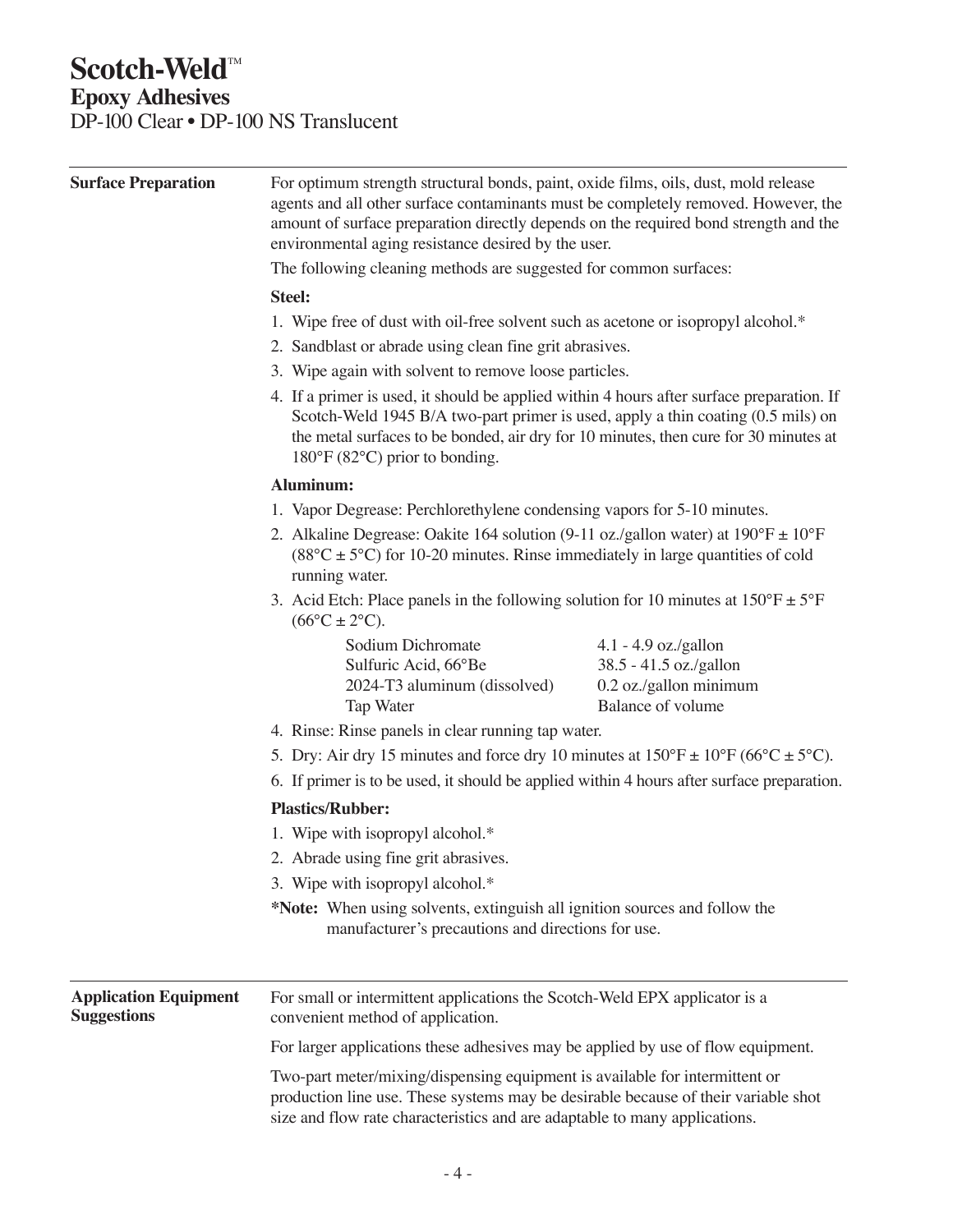### **Scotch-Weld**<sup>™</sup> **Epoxy Adhesives** DP-100 Clear • DP-100 NS Translucent

| Note: The following product performance data was obtained in the 3M laboratory<br>under the conditions specified. The following data shows typical results obtained<br>with Scotch-Weld DP-100 and DP-100 NS adhesives when applied to properly<br>prepared substrates, cured for 7 days at 73 $\degree$ F (23 $\degree$ C) under 2 psi cure pressure, |
|--------------------------------------------------------------------------------------------------------------------------------------------------------------------------------------------------------------------------------------------------------------------------------------------------------------------------------------------------------|
| and tested according to the test methods indicated.                                                                                                                                                                                                                                                                                                    |
|                                                                                                                                                                                                                                                                                                                                                        |

#### **A. Overlap Shear**

Overlap shear (OLS) strengths were measured on 1 in. wide 1/2 in. overlap specimens. These bonds were made individually using 1 in. x 4 in. pieces of substrate except for aluminum. Two panels 0.063 in. thick, 4 in. x 7 in. of 2024 T-3 clad aluminum were bonded and cut into 1 in. wide samples after 24 hours. The thickness of the bond line was 0.005 - 0.008 in. All strengths were measured at 73°F (23°C) except where noted. (Tests per ASTM D 1002-72.)

The separation rate of the testing jaws was 0.1 in. per minute for metals, 2 in. per minute for plastics and 20 in. per minute for rubbers. The thickness of the substrates were: steel, 0.060 in., other metals, 0.05-0.064 in.; rubbers, 0.125 in.; plastics, 0.125 in.

#### **B. T-peel**

T-peel strengths were measured on 1 in. wide bonds at 73°F (23°C). The testing jaw separation rate was 20 inches per minute. The substrates were 0.032 in. thick. (Tests per ASTM D 1876-61T.)

#### **C. Cure Cycle**

With the exception of Rate of Strength Build-Up Tests, all bonds were cured 7 days at 73°F (23°C)/50% RH before testing or subjected to further conditioning or environmental aging.

#### **Etched Aluminum, Overlap Shear, at temperature (psi)**

| Test Temp. $\mathsf{F}$ ( $\mathsf{C}$ ) | DP-100 Clear<br><b>Adhesive</b> | <b>DP-100 NS Translucent</b><br><b>Adhesive</b> |
|------------------------------------------|---------------------------------|-------------------------------------------------|
| $-67^{\circ}F$ (-53 $^{\circ}C$ )        | 900                             | 900                                             |
| 73°F (23°C)                              | 1500                            | 1500                                            |
| 180°F (82°C) (15 min.) <sup>1</sup>      | 300                             | 300                                             |

<sup>1</sup>Represents time in test chamber oven before test.

#### **Metals, Overlap Shear, Tested @ 73°F (23°C) (psi)**

|                          |                | DP-100 Clear<br><b>Adhesive</b> | <b>DP-100 NS Translucent</b><br><b>Adhesive</b> |
|--------------------------|----------------|---------------------------------|-------------------------------------------------|
| Aluminum-                | Etched         | 1500                            | 1500                                            |
|                          | MEK/abrade/MEK | 950                             | 570                                             |
| Cold Rolled Steel-       | MEK/abrade/MEK | 1000                            | 890                                             |
| Copper-                  | MEK/abrade/MEK | 950                             | 1140                                            |
| Brass-                   | MEK/abrade/MEK | 700                             | 500                                             |
| Stainless Steel-         | MEK/abrade/MEK | 750                             | 840                                             |
| <b>Galvanized Steel-</b> | MEK/abrade/MEK | 900                             | 1080                                            |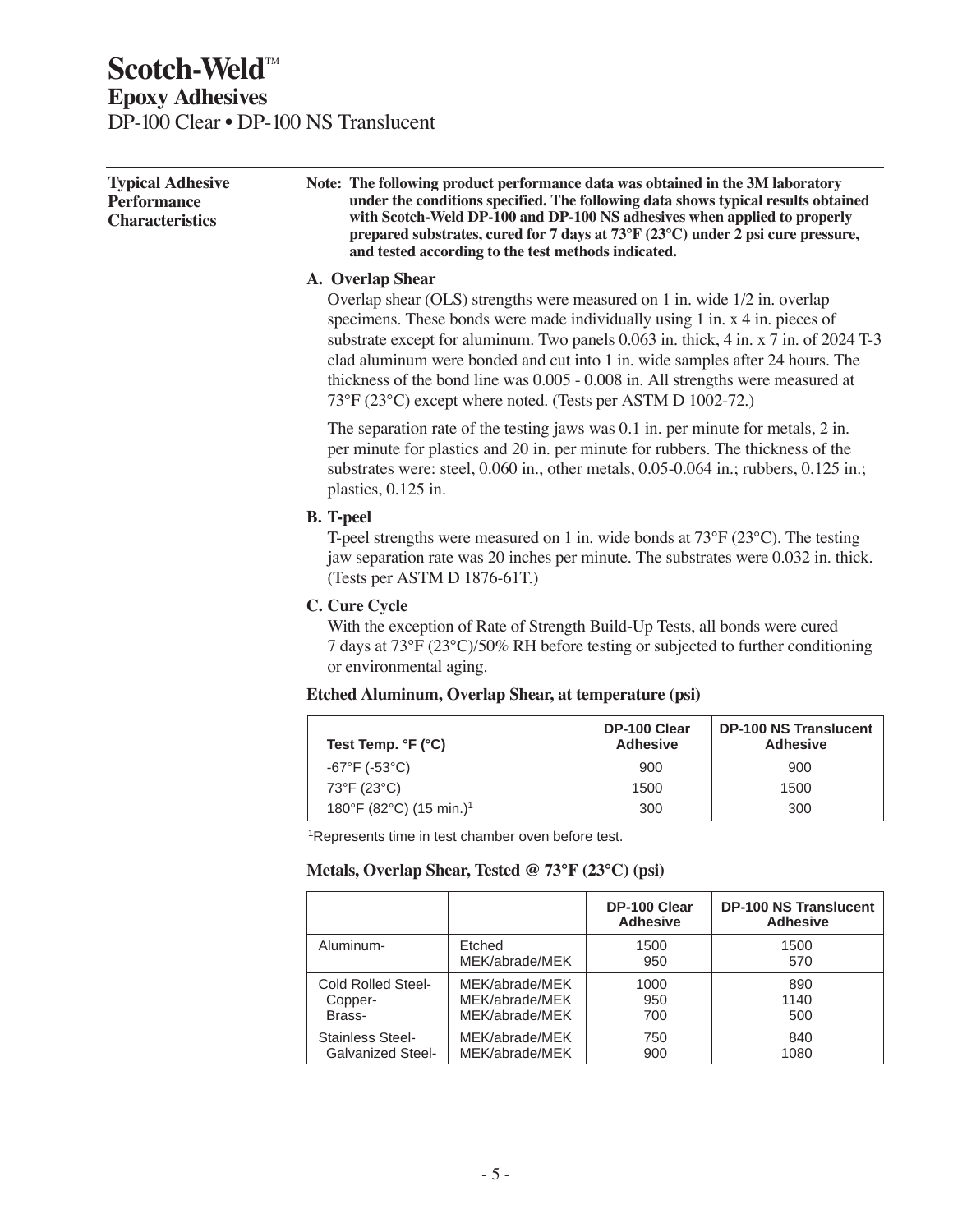### **Scotch-Weld™ Epoxy Adhesives** DP-100 Clear • DP-100 NS Translucent

**Typical Adhesive**

#### **Performance Characteristics** *(continued)*

#### **Aluminum, T-peel (piw), tested @ 73°F (23°C) (psi)**

|                   |                                        | DP-100 Clear<br><b>Adhesive</b> | <b>DP-100 NS Translucent</b><br><b>Adhesive</b> |
|-------------------|----------------------------------------|---------------------------------|-------------------------------------------------|
| Aluminum etched   | 17-20 mil bondline<br>5-8 mil bondline |                                 |                                                 |
| Cold Rolled Steel | 17-20 mil bondline<br>MEK/abrade/MEK   |                                 |                                                 |

#### **Other Substrates, Overlap Shear tested @ 73°F (23°C) (psi)**

All cleaned by alcohol wipe, abrade, alcohol wipe.

|                  | DP-100 Clear<br><b>Adhesive</b> | <b>DP-100 NS Translucent</b><br><b>Adhesive</b> |
|------------------|---------------------------------|-------------------------------------------------|
| ABS              | 490                             | 180                                             |
| <b>PVC</b>       | 330                             | 240                                             |
| Polycarbonate    | 250                             | 120                                             |
| Polyacrylic      | 100                             | 150                                             |
| <b>FRP</b>       | 950                             | 680                                             |
| <b>SBR/Steel</b> | 125                             | 230                                             |
| Neoprene/Steel   | 140                             | 60                                              |
| Nitrile/Steel    | 140                             | 90                                              |

**Note:** The data shown here was generated using the Scotch-Weld EPX™ Applicator System equipped with an EPX static mixer according to manufacturer's directions. Thorough hand mixing will afford comparable results.

Rate of Strength Build-Up

Aluminum, Overlap Shear (7 mil Bondline) (psi) Bonds Tested at 73°F (23°C)

| Time                     | DP-100 Clear<br><b>Adhesive</b> | <b>DP-100 NS Translucent</b><br><b>Adhesive</b> |
|--------------------------|---------------------------------|-------------------------------------------------|
| 10 minutes<br>20 minutes | 400                             | 200<br>220                                      |
|                          |                                 |                                                 |

**Compression Strength (ASTM D 695-68T)**

| <b>DP-100 Clear Adhesive</b>          | 8400 psi @ 73°F (23°C) |
|---------------------------------------|------------------------|
| <b>DP-100 NS Translucent Adhesive</b> | 8400 psi @ 73°F (23°C) |

### **Environmental Resistance**

**Aluminum (Etched)**

**Measured by Overlap Shear tested 73°F (23°C) psi1**

| Environment                  | <b>Condition</b>     | DP-100 Clear<br><b>Adhesive</b> | DP-100 NS Translucent  <br><b>Adhesive</b> |
|------------------------------|----------------------|---------------------------------|--------------------------------------------|
| 73°F (23°C)/50% RH   30 days | 160°F/100 RH, 3 days | 1500                            | 1500                                       |
| Water Vapor                  |                      | 1500                            | 1500                                       |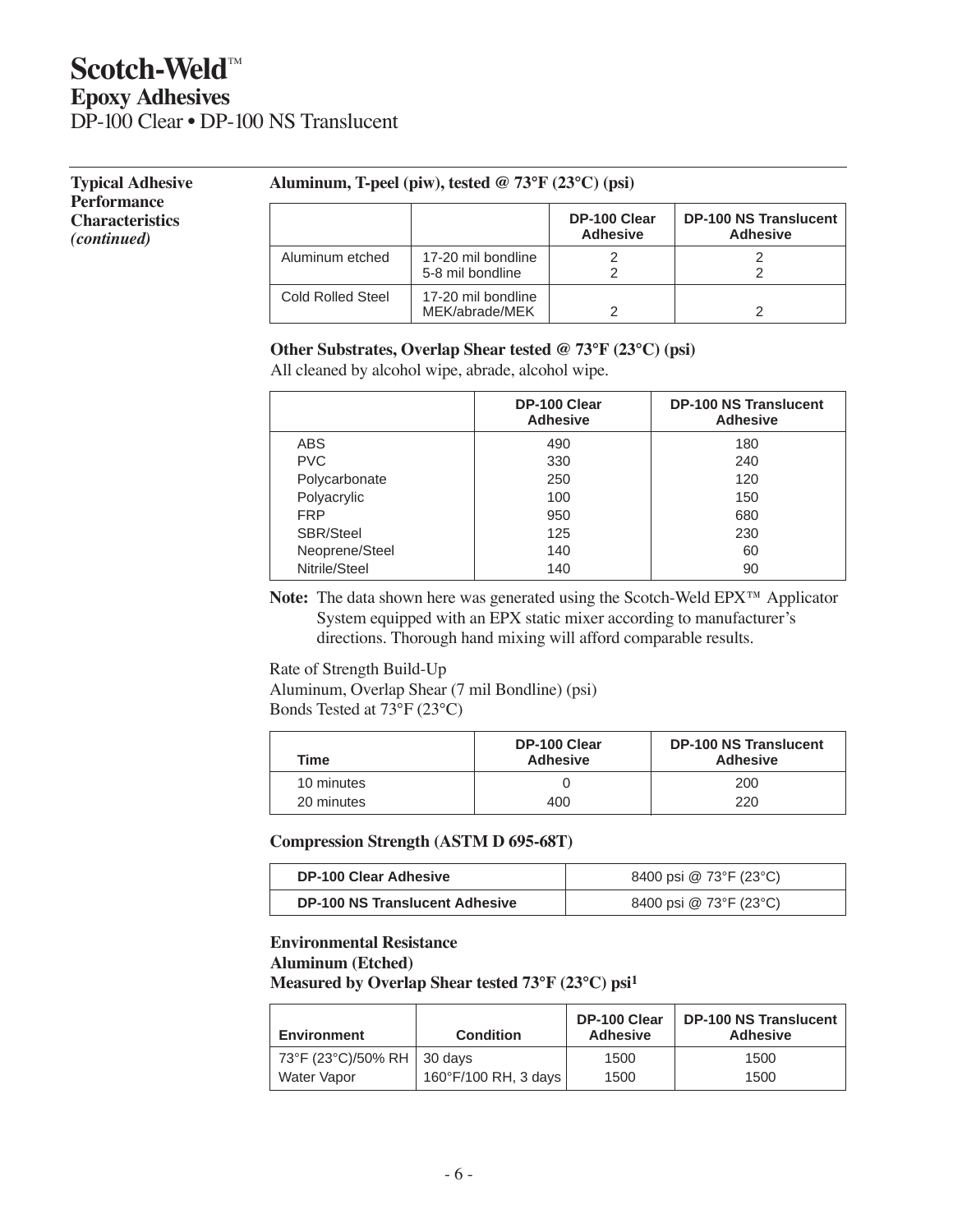# **Scotch-Weld™ Epoxy Adhesives** DP-100 Clear • DP-100 NS Translucent

| <b>Typical Adhesive</b><br><b>Performance</b> | <b>Solvent Resistance:</b> <sup>10</sup><br>(Visual check after immersion in specified solvent at 73°F [23°C]).                                                                                                                                                                                                                                                |                                                                                         |                                 |        |                                                 |  |  |
|-----------------------------------------------|----------------------------------------------------------------------------------------------------------------------------------------------------------------------------------------------------------------------------------------------------------------------------------------------------------------------------------------------------------------|-----------------------------------------------------------------------------------------|---------------------------------|--------|-------------------------------------------------|--|--|
| <b>Characteristics</b><br><i>(continued)</i>  |                                                                                                                                                                                                                                                                                                                                                                |                                                                                         | DP-100 Clear<br><b>Adhesive</b> |        | <b>DP-100 NS Translucent</b><br><b>Adhesive</b> |  |  |
|                                               |                                                                                                                                                                                                                                                                                                                                                                | 1 Hour                                                                                  | 1 Month                         | 1 Hour | 1 Month                                         |  |  |
|                                               | Acetone<br>Isopropyl Alcohol                                                                                                                                                                                                                                                                                                                                   | Α<br>Α                                                                                  | Α<br>В                          | A<br>A | A<br>B                                          |  |  |
|                                               | Freon TF                                                                                                                                                                                                                                                                                                                                                       | Α                                                                                       | Α                               | Α      | A                                               |  |  |
|                                               | Freon TMC                                                                                                                                                                                                                                                                                                                                                      | Α                                                                                       | Α                               | Α      | A                                               |  |  |
|                                               | 1, 1, 1-Trichlorethane                                                                                                                                                                                                                                                                                                                                         | Α                                                                                       | Β                               | Α      | B                                               |  |  |
|                                               | Key: A - Unaffected;                                                                                                                                                                                                                                                                                                                                           | Α<br><b>RMA Flux</b><br>Α<br>Α<br>Α<br>B - Slight Attack;<br>C - Moderate/Severe Attack |                                 |        |                                                 |  |  |
| <b>Test Procedures</b>                        | 1. Viscosity determined using AdhD TM (Adhesives Division, Test Method) C-1d.<br>Procedure involves Brookfield RVF, #6 spindle, 20 rpm and 80°F (27°F). (100<br>Clear) and #6 spindle, 4 rpm and $80^{\circ}F$ ( $27^{\circ}F$ ) (100 NS). Measurement taken<br>after 1 minute.<br>2. Worklife determined using AdhD TM C-548. Procedure involves periodically |                                                                                         |                                 |        |                                                 |  |  |
|                                               | measuring a 10 gram mixed mass for spreading and wetting properties. This time<br>approximates the usable worklife in an EPX applicator nozzle.                                                                                                                                                                                                                |                                                                                         |                                 |        |                                                 |  |  |
|                                               | 3. Gel time determined using AdhD TM C-554. Procedure involves periodically<br>checking a 10 gram mixed mass for flowing properties.                                                                                                                                                                                                                           |                                                                                         |                                 |        |                                                 |  |  |
|                                               | 4. Handling strength determined per AdhD TM C-3179. Time to handling strength<br>is the time required to achieve 50 psi OLS strength to aluminum.                                                                                                                                                                                                              |                                                                                         |                                 |        |                                                 |  |  |
|                                               | 5. The cure time is defined as the time required for the adhesive to achieve a<br>minimum of 80% of its ultimate OLS on aluminum.                                                                                                                                                                                                                              |                                                                                         |                                 |        |                                                 |  |  |
|                                               | 6. Weight loss by Thermal Gravimetric Analysis reported as that temperature at<br>which 5% weight loss occurs by TGA in air at $5^{\circ}$ C (41°F) rise per minute per<br>ASTM 1131-86 Test Procedures.                                                                                                                                                       |                                                                                         |                                 |        |                                                 |  |  |
|                                               | 7. Glass transition temperature (Tg) determined using Perkin Elmer (DSC)<br>Analyzer with a heating rate of $20^{\circ}$ C (68 $^{\circ}$ F) per minute. Second heat values given.                                                                                                                                                                             |                                                                                         |                                 |        |                                                 |  |  |
|                                               | 8. Coefficient of thermal expansion determined using DuPont (TMA) using a<br>heating rate of 10°C (50°F) per minute. Second heat values given.                                                                                                                                                                                                                 |                                                                                         |                                 |        |                                                 |  |  |
|                                               | 9. Thermal conductivity determined using ASTM C177 and C-matic Instrument with<br>2 in. diameter samples.                                                                                                                                                                                                                                                      |                                                                                         |                                 |        |                                                 |  |  |
|                                               | 10. Solvent resistance was determined using cured (24 hrs RT + 2 hrs $160^{\circ}F$ [71 $^{\circ}C$ ])<br>samples $(1/2$ in. x 4 in. x $1/8$ in. thickness) immersed in the test solvent for 1 hour<br>and 1 month. After the allowed period of time, the sample was removed and<br>visually examined for surface attack as compared to the control.           |                                                                                         |                                 |        |                                                 |  |  |
|                                               | Key: A - Unaffected - no change to color or surface texture.<br>B - Slight attack - noticeable swelling of surface.<br>C - Moderate/severe attack - extreme swelling of surface.                                                                                                                                                                               |                                                                                         |                                 |        |                                                 |  |  |